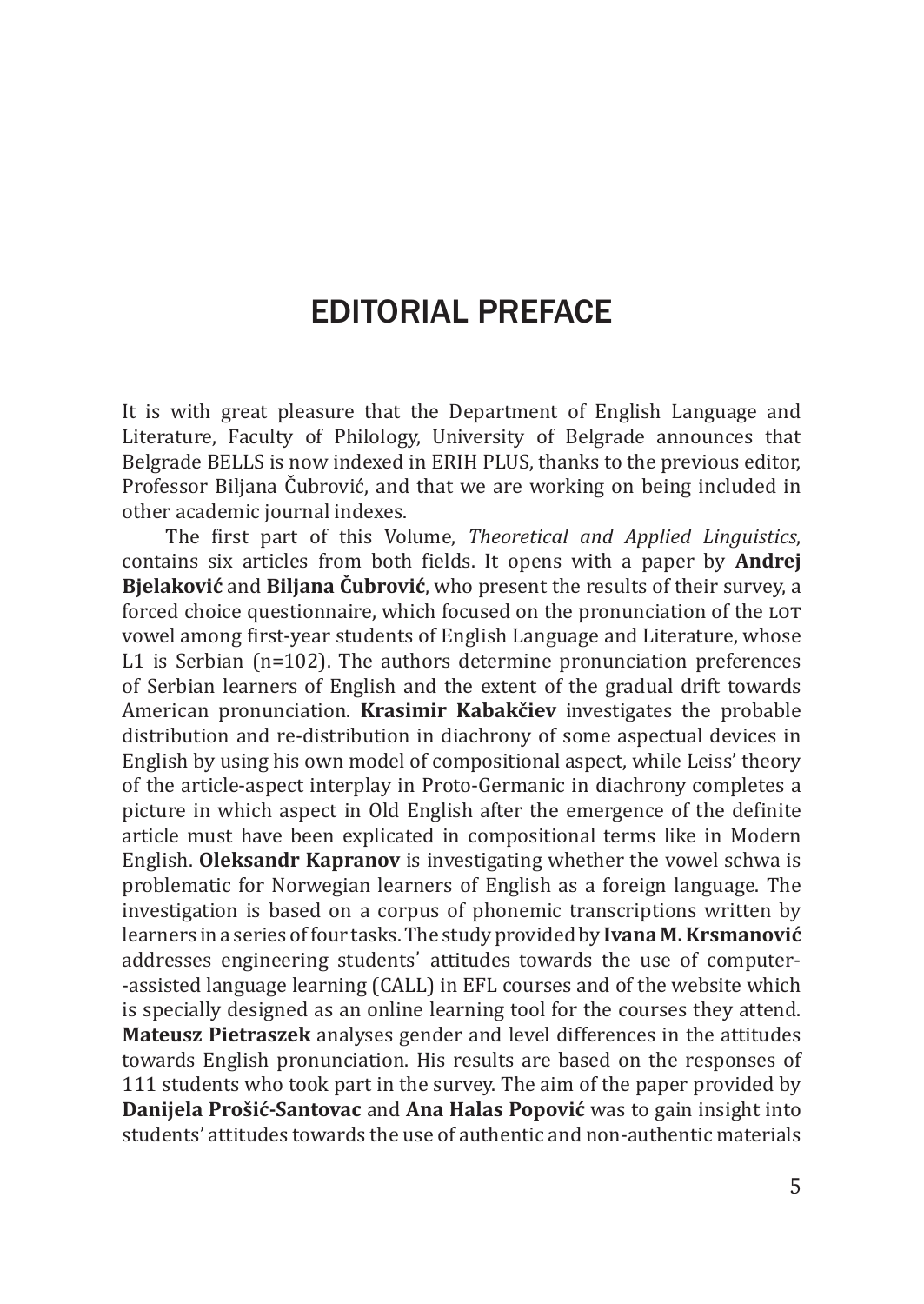in English language teaching including their perception of the stakeholders' agency in the process.

The second part of the Volume, *Literary and Cultural Studies*, contains seven articles. It opens with a paper by **Éva Antal** who describes comradeship and sisterhood in 19th century English social-feminist utopias and discusses the current issues of distribution of female and male tasks, forms of comradeship, companionship and sisterhood presented in the framework of ideal-utopian future communities. **Roberta Grandi** sheds light on androcentrism in *Watership Down* and *Tales from Watership Down* by Richard Adams. **Arijana Luburić-Cvijanović** and **Viktorija Krombholc** analyse Will Self's novel *Garden of Unearthly Delights* by examining the antihero as the epitome of his age and the city as the transgressive *locus terribilis*. **Vera Nikolić** investigates the traits of the postmodern Canadian novel, such as historiographic metafiction and fragmentation, while also analysing the novel *The English Patient* and its film adaptation of the same name. **Slađana Stamenković** explores how DeLillo's novels *Cosmopolis* and *The Silence* approach the interaction between hyper-reality and the media in human lives parallelly, seemingly offering the same conclusion – that technology and mass media are the key factors of how people perceive both their environment and self, and in that, how they perceive reality and the world. The paper submitted by **Orsolya Szűcz** consists of two parts: the first part of her paper describes how Eimar McBride's novel *A Girl is a Half-formed Thing* addresses both Celtic and Post-Celtic Tiger, modernist and postmodernist challenges while creating an innovative style of its own. The second part analyses how language operates through various narrative devices in the novel, showing the connections with the body, aspects of the reading process itself and stylistic elements. Finally, **Aleksandra Vukotić** examines the value of innocence in Toni Morrison's *God Help the Child* with a focus on the representation of childhood. Although little children are considered to be inherently innocent, the author shows that it is all but a fantasy for Morrison's youngest protagonists, who enter the world of adulthood prematurely as they are exposed to racial and sexual abuse.

We wish to thank all our contributors and reviewers, who invested so much work and energy in helping us provide the papers you are about to read.